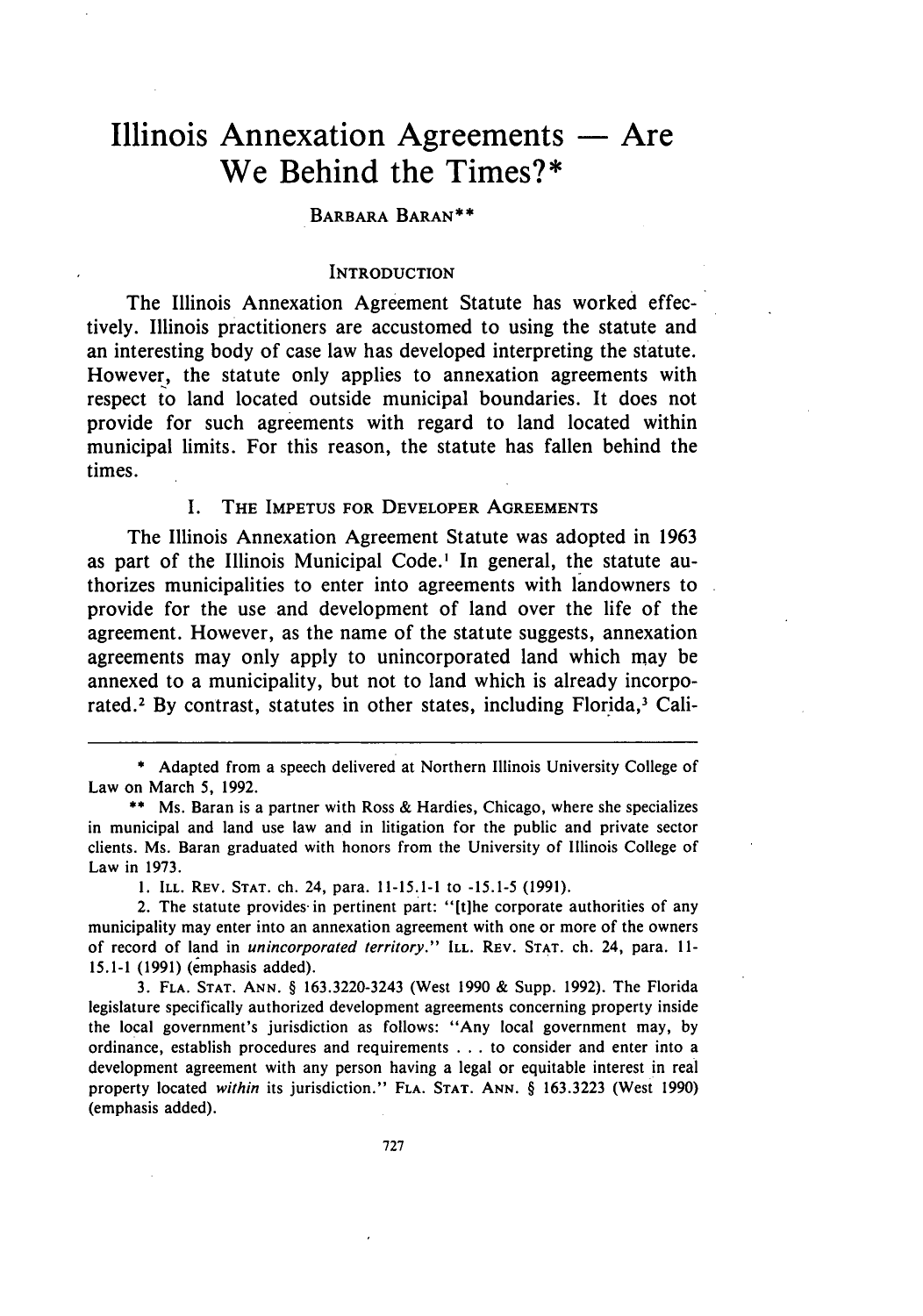fornia,<sup>4</sup> Nevada<sup>5</sup> and Hawaii,<sup>6</sup> allow the same type of substantive agreements permitted **by** the Illinois Annexation Agreement Statute; such agreements, however, may also pertain to land located within municipalities. The issue before us today is whether the Illinois Annexation Agreement Statute should be amended to extend to land located within municipal boundaries.

According to a number of commentators, harsh vested rights rules in California and other states were the impetus for the adoption of development agreement statutes.<sup>7</sup> In the 1970's, in California, for example, a developer could spend substantial sums grading a site and constructing the infrastructure for a development, but be denied a building permit if the zoning of the property changed before a building permit was sought.' To avoid this result, the California legislature in

5. NEv. REV. STAT. ANN. §§ 278.020-0207 (Michie 1990 & Supp. 1991). "[A] governing body may, upon application of any person having a legal or equitable interest in land, enter into an agreement with that person concerning the development of that land." NEv. REV. STAT. ANN. § 278.0201 (Michie Supp. 1991).

6. HAW. REV. **STAT.** §§ 46-121-132 (1988). The Hawaii legislature has authorized counties to permit their executive officers to negotiate and enter development agreements "with any person having a legal or equitable interest in real property . **. . ."** HAW. REV. **STAT.** § 46-123 (1988).

7. *See, e.g.,* 4 EDWARD H. ZIEGLER, RATHKOPF'S THE LAW OF **ZONING AND PLANNING** § **50.06** (4th ed. 1992); William **G.** Holliman, Jr., *Development Agreements and Vested Rights in California,* 13 URB. LAW. 44, 47-49 (1981); Eric Sigg, *California's Development Agreement Statute,* 15 Sw. U. L. REV. 695 (1985).

*8. See, e.g.,* Avco Community Developers, Inc. v. South Coast Regional Comm'n, 553 P.2d 546 (Cal. 1976). In *Avco,* after obtaining the necessary zoning changes and final map approval, the developer "proceeded to subdivide and grade the property." *Id.* at 549. Avco had constructed improvements such as storm drains, culverts, street improvements and utilities but could not obtain a building permit from the county until all grading was complete. *Id.* "Before that date, the company had spent \$2,082,070 and incurred liabilities of \$740,468 for the development of the tract" before being denied a developmental permit for lands which lay in the Coastal Zone. *Id.* Delivering the opinion of the court, Justice Mosk proclaimed:

INjeither the existence of a particular zoning nor work undertaken pursuant to governmental approvals preparatory to construction of buildings can form the basis of a vested right to build a structure which does not comply with the laws applicable at the time a building permit is issued. By zoning the property or issuing approvals for work preliminary to construction the

<sup>4.</sup> CAL. GOv'T **CODE** §§ 65864-69.5 (West 1983 & Supp. 1992). California cities and counties are authorized to enter development agreements pertaining to land either within or outside their jurisdictional boundaries. If the property is situated in an unincorporated territory but is "within that city's sphere of influence," then the developer agreement becomes effective only upon completion of annexation proceedings within the time specified in the agreement. **CAL.** GOV'T **CODE** § 65865(b) (West Supp. 1992).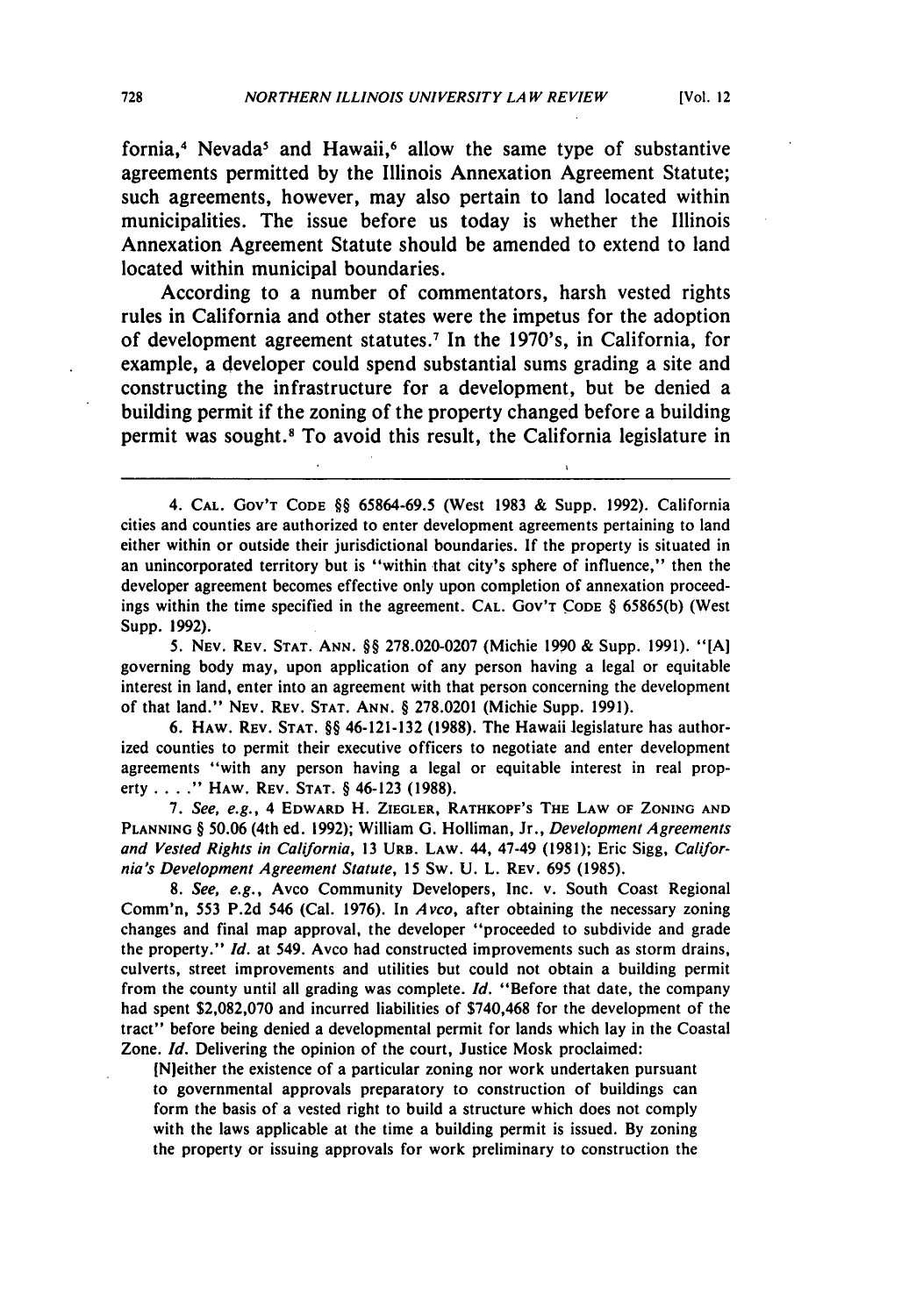**1979** adopted a statute which provided that a developer could enter into an agreement with a municipality and freeze those ordinances which would apply to the development during the term of the agreement.<sup>9</sup>

Fortunately, Illinois does not have such harsh vesting rules. Developers can obtain vested rights if they experience a substantial change in position in reliance upon the probability that a building permit will issue.<sup>10</sup> Nevertheless, a developer must file a lawsuit to obtain a vested rights determination. Such litigation is both timeconsuming and expensive and for those reasons is not advantageous for municipalities or developers. Moreover, litigation does not provide the certainty in the development process which developers legitimately seek.

The current range of laws which may apply to a development project is astonishing. A development may be subject to federal, state and local laws covering an array of regulations. For example, a permit to fill a wetland may be required from the Army Corps of Engineers; a permit for a facility planning area change for sewerage treatment purposes may be required from the Illinois Environmental Protection Agency; permits for the location and configuration of curb cuts may be required from Cook County or the Illinois Department of Transportation; and zoning and other land use approvals may be required from a municipality.

This multiplicity of required approvals, the number and differing levels of administrative and governing bodies involved, the extensive time required to obtain the necessary approvals, and the substantial expense entailed, have led developers to seek as much certainty as possible in the development process. Similarly, municipalities seek

government makes no representation to a landowner that he will be exempt from the zoning laws in effect at the subsequent time he applies for a building permit or that he may construct particular structures on the property, and thus the government cannot be estopped to enforce the laws in effect when the permit is issued.

*Id.* at 551. Ironically, Justice Mosk relied upon underlying policy rationales of avoiding "serious impairment of the government's right to control land use policy" and preventing developers from "freez[ing] the zoning laws applicable to a subdivision or planned unit development as of the time these events occurred." *Id.* at 554. Those same rationales now support Developer Agreement Statutes which guarantee the developer vested rights.

9. CAL. Gov'T **CODE** §§ 65864-69.5 (West 1983 & Supp. 1992).

10. Reasonable reliance on the mere probability that a permit is forthcoming is sufficient for developers to achieve a vested right to develop. *See, e.g.,* Cos Corp. v. City of Evanston, 190 N.E.2d 364 (Il1. 1963).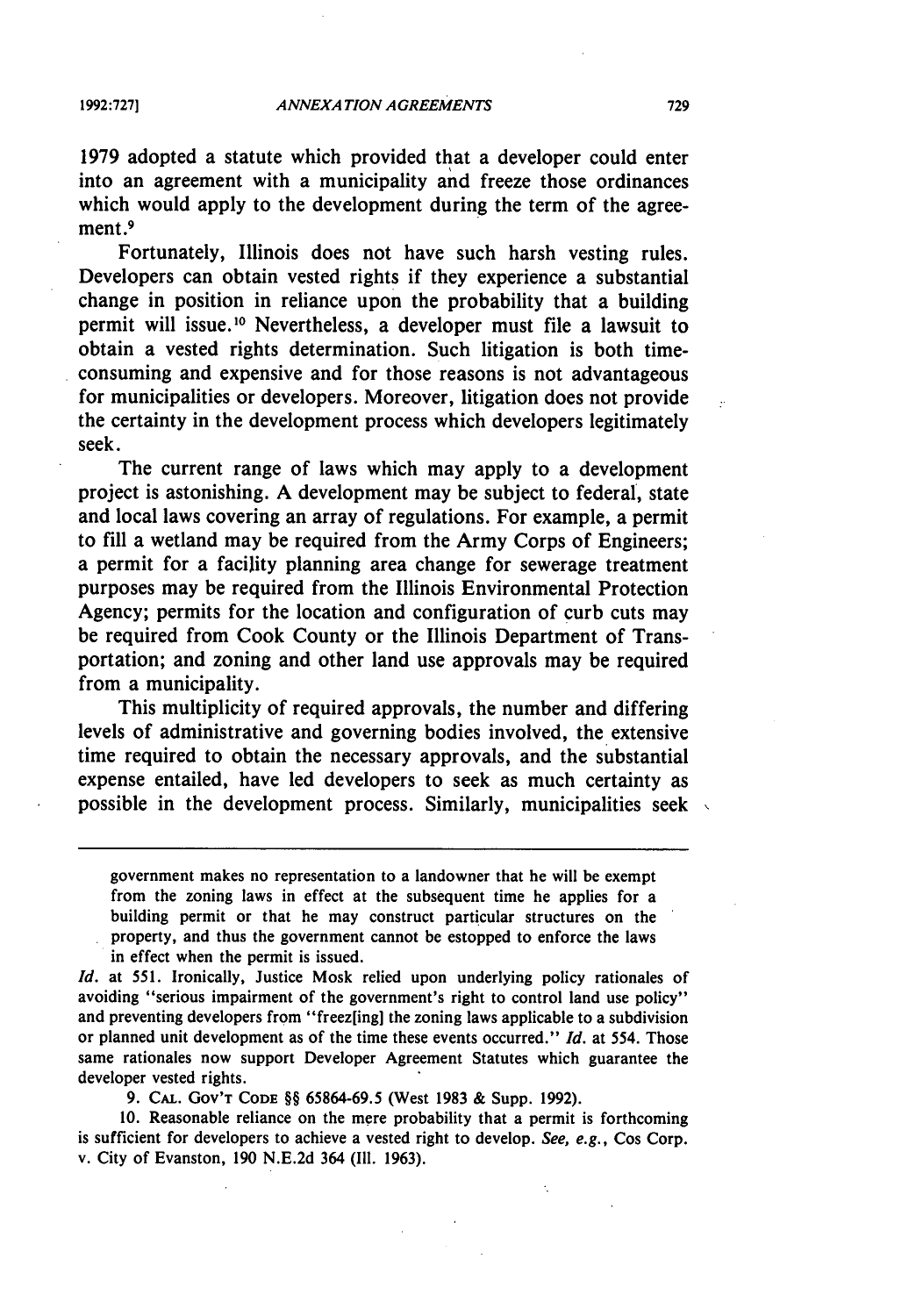certainty with regard to the location, level and type of development to better plan for needed public improvements such as roads, sewers, water lines, parks and schools. The development agreement permits at least some certainty to be built into the system. From a municipal perspective, the development agreement is an excellent device for controlling all aspects of a development and knowing in advance what form the development will take." As the court said in *Village of Orland Park v. First Federal Savings & Loan Association:*

The authorization of pre-annexation agreements **by** statute **...** serves to further important governmental purposes, such as the encouragement of expanding urban areas and to do so uniformly, economically, efficiently and fairly with optimum provisions made for the establishment of land use controls and necessary municipal improvements including streets, water, sewer systems, schools, parks, and similar installations. This approach also discourages fragmentation and proliferation of special districts. Additional positive effects of such agreements include controls over health, sanitation, fire prevention and police protection, which are vital to governing communities. **2**

From the developer's viewpoint, the development agreement provides some assurance that the law will remain fixed while the development proceeds. Therefore, from both a municipality's and a developer's standpoint, developer agreements are a substantial benefit.

Are developer agreements really contract zoning in disguise? Illinois courts, like so many others across the United States, decry contract zoning. It is hornbook law that a municipality cannot contract away its police power. However, in *Elm Lawn Cemetery Company v. City of Northlake,"3* a property owner challenged, as contract zoning, an annexation agreement provision which allowed a municipality to disconnect land upon the developer's failure to improve or develop the property for industrial use. In rejecting that contention, and in upholding that provision of the annexation agreement, the court said: "'[e]nforcement of the agreement according to its plain terms in no way infringes the discretionary power of the board since

*<sup>11.</sup> See generally ZIEGLER, supra* note *7,* § **50.07** (Supp. **1991);** Holliman, *supra* note **7,** at 64.

<sup>12. 481</sup> **N.E.2d** 946, **950 (I11. App.** Ct. **1985)** (allowing Village to enforce terms of a pre-annexation agreement against a successor owner).

**<sup>13. 237</sup> N.E.2d** 345 (Ill. **App.** Ct. **1968).**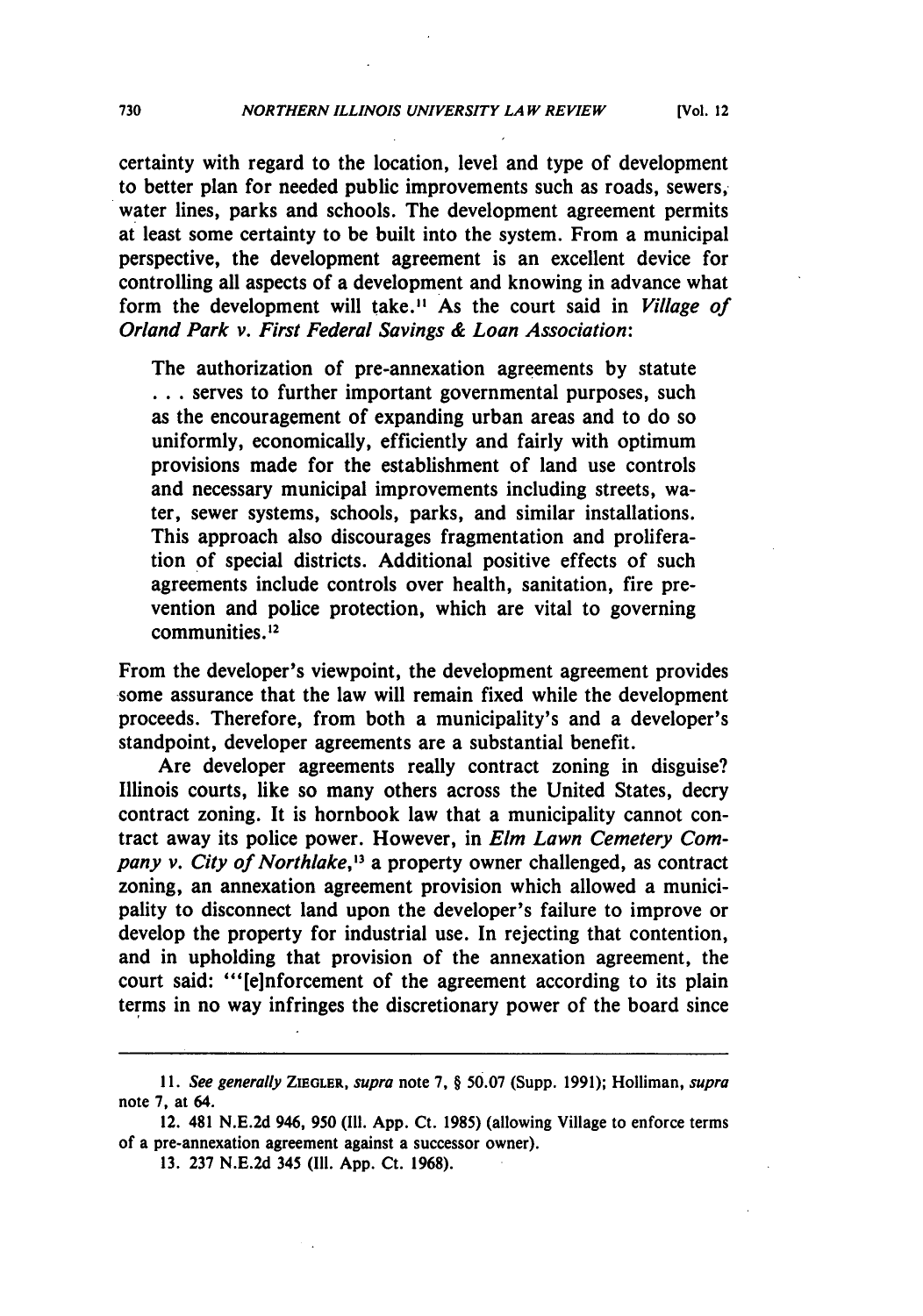it had already exercised its discretion."<sup>14</sup> This statement is the key. In Illinois, at the time a municipality enters into an annexation agreement, it is exercising its discretion to determine the proper zoning for the property.

Moreover, the Illinois Annexation Agreement Statute has a builtin safeguard. Before a municipality can execute an annexation agreement, all requisite public hearings on underlying land use approvals must have been held. Therefore, development agreements are not subject to serious challenge as contract zoning.

## II. **INTERPRETING THE ILLINOIS ANNEXATION AGREEMENT STATUTE**

The Illinois Annexation Agreement Statute could be used as a basis for a development agreement statute. The procedures specified in the statute are reasonable and workable on a practical level. The statute sufficiently delineates the matters which may be included within an annexation agreement without being unduly restrictive. The statute could be amended to include incorporated land within its purview. Following is an examination of the provisions of the current statute.

## **A. PARTIES AND PROPERTY COVERED BY THE AGREEMENT**

Section **11-15.1-1** allows a municipality to enter into an agreement "with one or more of the owners of record of land in unincorporated territory."" **By** referring to "record owner," the Illinois Annexation Agreement Statute tracks the general annexation statute contained in article seven of the Illinois Municipal Code<sup>16</sup> which requires that a petition for annexation be signed **by** the landowner of record. As a practical matter, however, persons in addition to the landowner of record are frequently parties to an annexation agreement. For example, land trusts are often the landowner of record in Illinois. Because land trustees always attach a statement to annexation agreements exculpating the trust from any obligations imposed **by** the agreement, the beneficiaries of the trust are typically included as parties to insure performance of the agreement. If a developer is involved with the property, then the developer is made a party to the agreement.

Section **11-15.1-1** also specifies the land which may be subject to an annexation agreement. Until January **1, 1991,** the statute stated that it applied to "land in any territory which may be annexed to

**<sup>14.</sup>** *Id.* at 348 (quoting Arlington Heights Nat'l Bank v. Village of Arlington **Heights, 213 N.E.2d 264, 269 (Ill. 1965)).**

**<sup>15.</sup> ILL. REV. STAT.** ch. 24, para. **11-15.1-1 (1991).**

**<sup>16.</sup> ILL. REV. STAT.** ch. 24, para. **7-1-2 (1991).**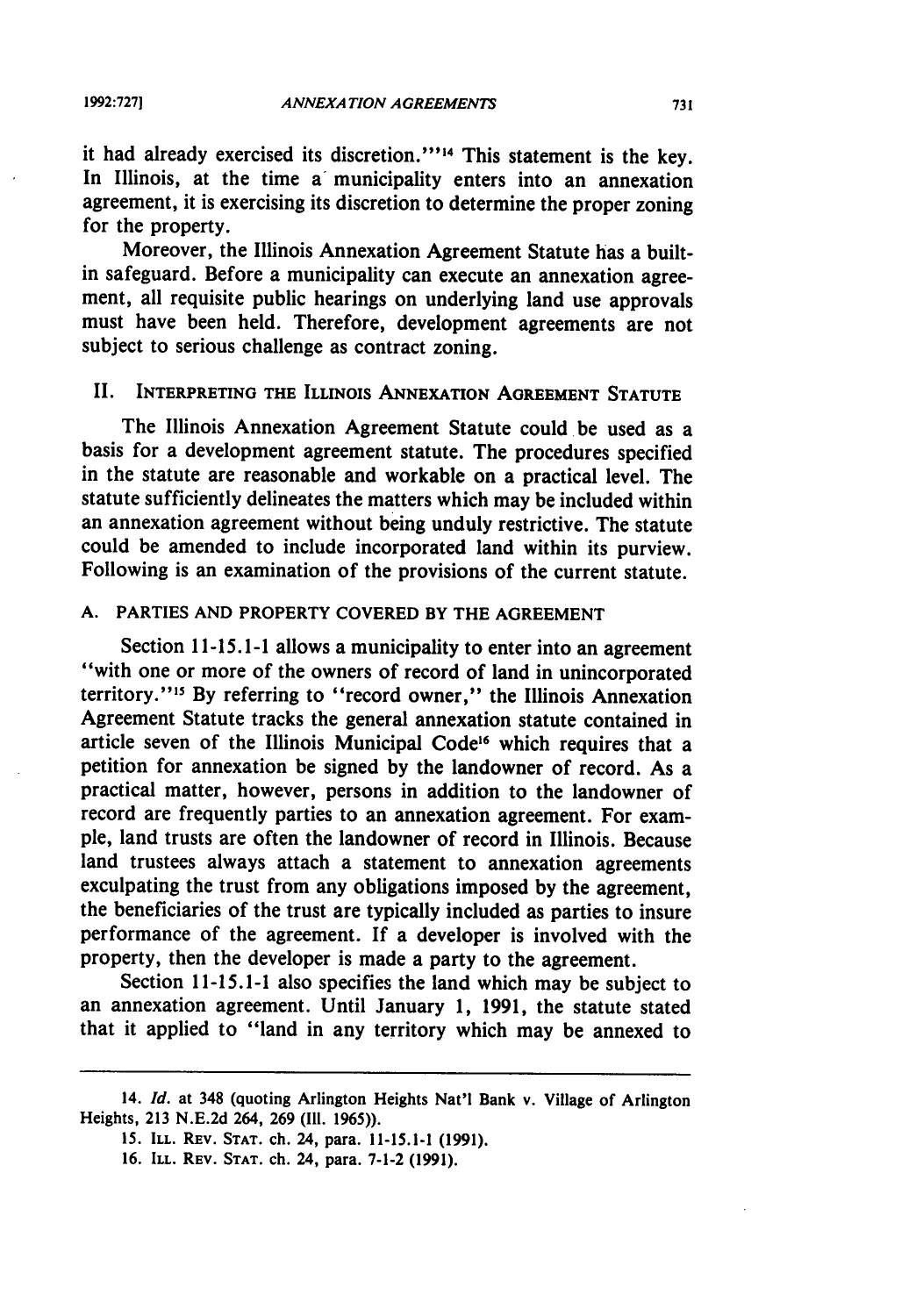such municipality."<sup>17</sup> Now the statute reads: "[t]hat land may be annexed to the municipality in the manner provided in Article **7** at the time the land is *or becomes* contiguous to the municipality."<sup>18</sup> The statute was amended as a result of the decision rendered in *Village of Lisle v. Action Outdoor Advertising Company. <sup>9</sup>*

In *Lisle,* the Village of Lisle and a developer entered into an annexation agreement which pertained to land which was not contiguous to the village. After the annexation agreement had been signed, the developer requested and received a permit from the county to erect a large sign on the property. The Village of Lisle rushed into court claiming that the annexation agreement prevented such signage. Rather than analyzing the issues from the perspective of contract law, the Court held the annexation agreement invalid because it pertained to property which was not contiguous to the municipality at the time the annexation agreement was signed. 20 The amendment to Section **1- 15.1-1** attempts to address the problems created **by** the *Lisle* court **by** authorizing annexation agreements which apply to land which is not contiguous and **by** allowing municipalities to exert control over property which is the subject of an annexation agreement before the property is annexed.

- 18. ILL. REv. **STAT.** ch. 24, para. 11-15.1-1 (1991) (emphasis added).
- 19. 544 N.E.2d **836 (I11. App.** Ct. 1989).

20. *Id.* at 839. Chester and Judith Smith owned property in unincorporated DuPage County. Their property was located outside the Village corporate limits and was not contiguous to its boundary. Desiring to have the property rezoned as a community business district, the Smiths entered into an annexation agreement with the Village of Lisle providing for the future annexation of their property when it became contiguous to the Village. The agreement provided that the Smiths had to construct all signage or improvements of any kind on the property consistent with the Village's code. *Id.* at 837. The Smiths contracted with Action Outdoor Advertising Co. to construct a sign on their property. Upon commencement of construction, the Village served Action Outdoor with a stop-work order and later filed for injunctive relief under the terms of the agreement. *Id.* The trial court held that the agreement was unenforceable because the Smiths' property was not contiguous to the Village' and "contiguity was a contingency of the annexation agreement's enforceability." *1d.* at 838. The appellate court for the second district affirmed, elaborating on the contiguity requirement:

The fundamental notion of a municipal corporation is that of unity and continuity, not separated and segregated areas. This necessity for unity of purpose and facilities forms the very basis for the requirement of contiguity. The purpose of the contiguity requirement is to permit the *natural and gradual extension of municipal boundaries to areas which adjoin one another in a reasonably substantial physical sense.*

*Id.* at 839 (citations omitted).

**<sup>17.</sup>** ILL. REV. **STAT.** ch. 24, para. **11-15.1-1 (1989).**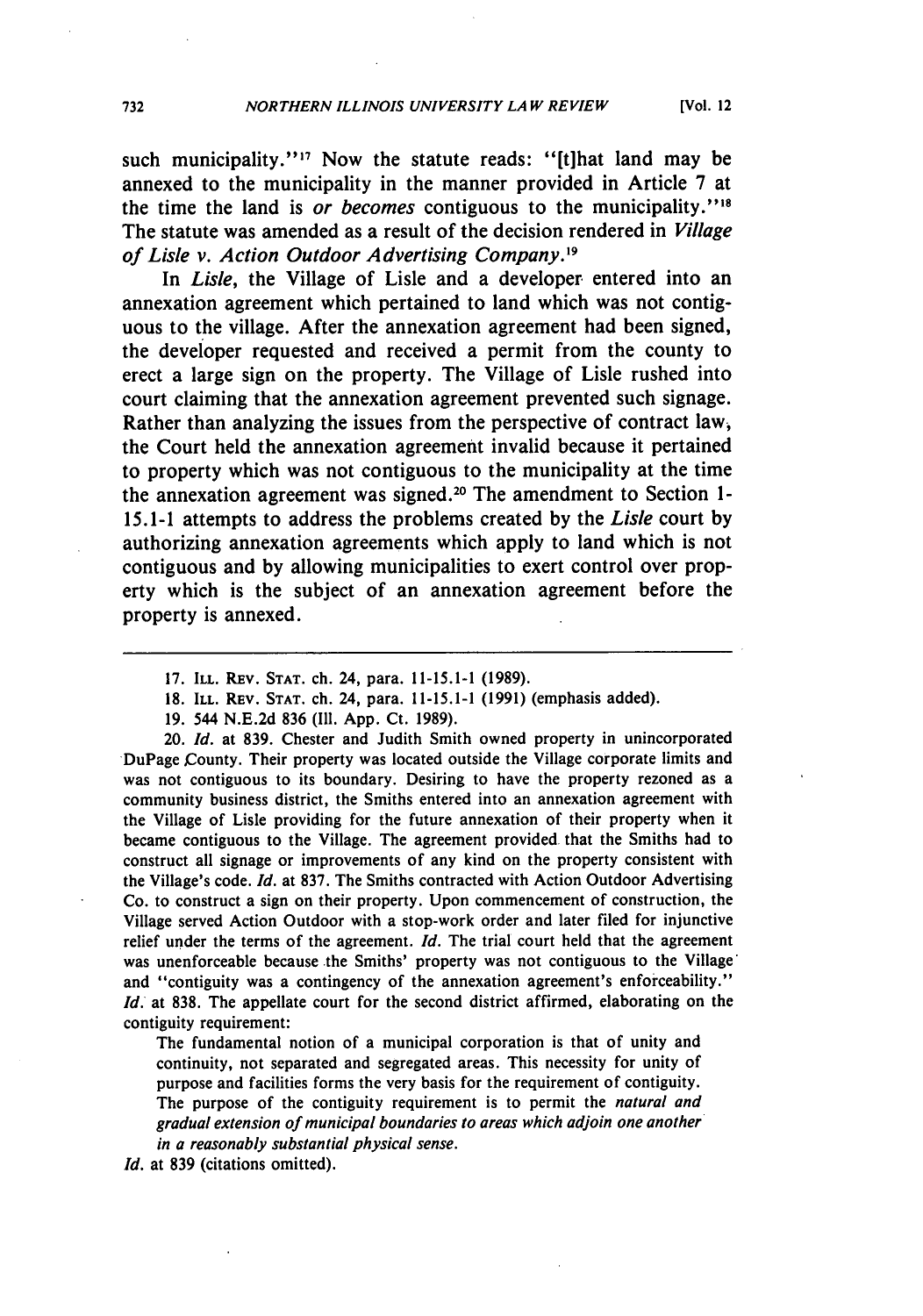**1992:7271**

Before the *Lisle* ruling, Illinois practitioners operated under the assumption that an annexation agreement could apply to unincorporated land whether it was contiguous to the municipality or not. This assumption stemmed from the Illinois Supreme Court's decision in *People ex rel. County of St. Clair v. City of Belleville*,<sup>21</sup> which involved an annexation agreement that applied to noncontiguous property.<sup>22</sup> In reviewing the provisions of the ordinance adopting the annexation agreement, the court found that the ordinance was unaffected by the contiguity requirement and stated: "[S]ince [the] ordinance simply adopts the agreement between the city and diocese, but does not purport to annex any property, we think its validity is not in serious question here.<sup>"23</sup> Therefore, the *Lisle* decision was quite a shock. However, the Illinois legislature, with prodding from the Illinois Municipal League, quickly clarified the statute to provide that annexation agreements can also be applicable to land which is not contiguous.

The second paragraph of Section 11-15.1-1, also effective as of January 1, 1991, provides that "[p]roperty that is the subject of an annexation agreement adopted under this Section is subject to the ordinances, control, and jurisdiction of the municipality in all respects the same as property owned by the municipality that lies within its corporate limits." 24 This amendment is also a response to the *Lisle* decision and appears to authorize Illinois municipalities to exert full power over unincorporated property located in the county. <sup>25</sup>

County officials have expressed concern over this new statutory provision. Thus, the Chicago Tribune quoted Lake County Board Chairman Robert Depke: "[w]hat could happen, for example, is that the City of Highland Park could site a garbage dump in the middle of Antioch or Grant Township and nobody, in the township or the county, could do anything about it . . . . "<sup>26</sup> As a result of these fears,

23. *Id.* at 130.

24. ILL. REV. **STAT.** ch. 24, para. 11-15.1-1 (1991).

25. Formerly, Illinois courts were very clear that municipalities could not exercise zoning authority over land which was in the county if the county had a zoning ordinance. *E.g.,* City of Canton v. County of Fulton, 296 N.E.2d 97 (Ill. App. Ct. 1973).

26. Robert Enstad, *State Law Spurs Fears on Zoning Control, Lake County Pushing for a Revision,* Cm. TRIB., June 4, 1991, at Lake ed., B3.

<sup>21. 417</sup> N.E.2d 125 (Ill. 1981).

<sup>22.</sup> The county maintained that the ordinances adopted by the city council which approved the annexation agreement were invalid because notice was defective, the city's map was inaccurate, that the annexed territory was not contiguous to the City of Belleville, and that the territories were not contiguous when the petitions for annexation were filed with the city clerk. *Id.* at 128.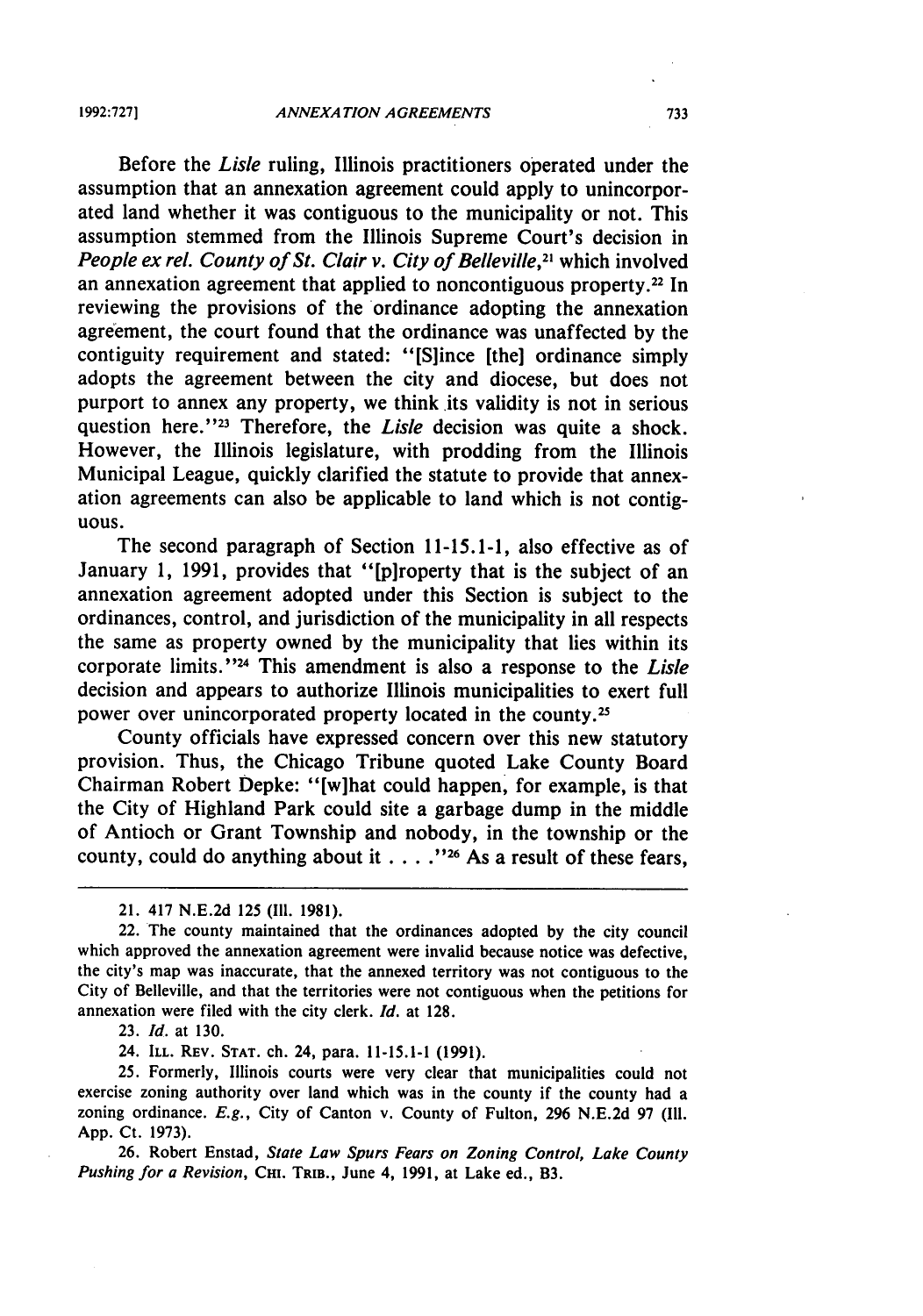the Chicago Tribune reports that county officials may be seeking a change in the law.

The language of the amendment appears to be borrowed in part from Section 7-4-2 of the Illinois Municipal Code which provides that municipally owned property located outside corporate limits *"...* shall be subject to the ordinances, control, and jurisdiction of the municipality in all respects the same as property owned by the municipality which lies within the corporate limits thereof."<sup>27</sup> The difference, of course, is that the property which is the subject of an annexation agreement is not owned by a municipality. Thus, this new provision of Section 11-15.1-1 appears to be an extension of municipal jurisdiction and power even though the statute recites that: "[t]his amendatory Act of 1990 is declarative of existing law."<sup>28</sup>

The Illinois Municipal League argues strenuously that this amendment is essential to make it clear that a municipality may fully exercise its governmental authority over property which is the subject of an annexation agreement even if the property remains in the county. The recent decision in *County of Will v. City of Naperville,29* interpreting similar language in Section 7-4-2, raises a question with regard to extent to which the amendment will achieve the Municipal League's goals.

In *County of Will,* Will County challenged the City of Naperville's plan to use property the City owned in unincorporated Will County to construct a fire station, maintenance facility, water storage tanks and other structures. The City had sought and received zoning for the project from the City of Naperville. The County claimed the proposed uses were not permitted under the County zoning classification applicable to the property and filed suit to enjoin the project. The City argued that Section 7-4-2 empowered the City to zone municipally owned land located in unincorporated areas. The County countered that Section 7-4-2 was limited by Section 11-13-1 which denied municipalities the power to zone extraterritorially. Agreeing with the County's position, the Court held that the City of Naperville did not have the power to zone land which was already zoned by Will County.<sup>30</sup>

Therefore, the amendatory language of Section 11-15.1-1 may not have the result hoped for by the Illinois Municipal League. On

- 28. Il1. Rev. Stat. ch 24, para. 11-15.1-1 (1991).
- 29. 589 N.E.2d 1090 (Ill. App. Ct. 1992).
- 30. *Id.* at 1092.

<sup>27.</sup> Ill. Rev. Stat. ch. 24, para. 7-4-2 (1991).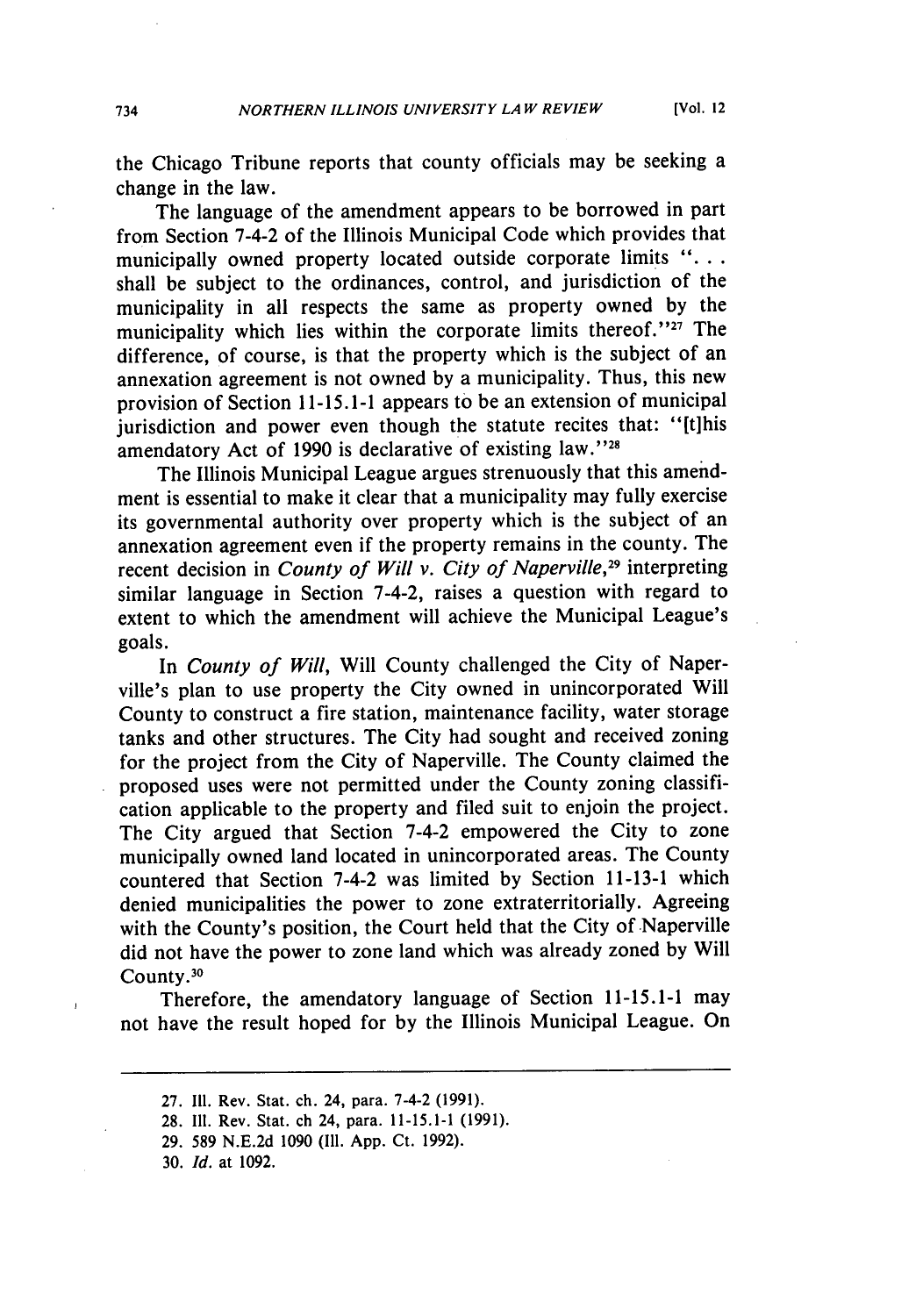**1992:7271**

the other hand, the language raises considerable questions, which will undoubtedly confront Illinois legislators and courts about the scope of the powers the amendment confers on municipalities.

#### B. **CONTENTS AND SCOPE** OF **AGREEMENTS**

Section 11-15.1-2 of the Illinois Annexation Agreement Statute lists the matters which may be addressed in an annexation agreement. Subparagraph (a) permits the agreement to include a provision allowing a territory, subject to the agreement, to be annexed to the municipality.<sup>31</sup> Subparagraph (b) is the key, from a developer's point of view, because it allows "[tihe continuation in effect, or amendment, or continuation in effect as amended, of any ordinance relating to subdivision controls, zoning, official plan, and building housing and related restrictions . . ."<sup>32</sup> This provision allows the certainty developers seek.

Subparagraph (b) also contains a provision which safeguards against a contract zoning challenge. It states that: "any public hearing required by law to be held before the adoption of any ordinance amendment provided in such agreement shall be held prior to the execution of the agreement, and all ordinance amendments provided in such agreement shall be enacted according to law."<sup>33</sup> Thus, the required standard procedures and public hearings must precede approval of an annexation agreement.

Subparagraph (c) allows an annexation agreement to contain: "[a] limitation upon increases in permit fees required by the municipality."<sup>34</sup> Developers seek to freeze fees out of concern that fees could escalate substantially over the life of an agreement and that the development could be singled out for extraordinary fees. Freezing fees is one more way to inject some certainty into the development process.

Subparagraph (d) allows a municipality to request contributions of either land, money, or both, to the municipality and to other governmental bodies, such as school and park districts.35 This provi-

**32. ILL. REV. STAT.** ch. 24, para. **11-15.1-2(b) (1991).**

**33. ILL. REV. STAT.** ch. 24, para. **11-15.1-2(b) (1991).**

34. **ILL. REV. STAT.** ch. 24, para. 11-15.1-2(c) **(1991).** Subparagraph (c) sets forth that an agreement may provide for "[a] limitation upon increases in permit fees required **by** the municipality."

**35.** Subparagraph **(d),** in whole, provides:

**"(d)** Contribution of either land or monies, or both, to the municipality and to other municipal corporations having jurisdiction over all or part of such land." **ILL. REV. STAT.** ch. 24, para. **11-15.1-2(d) (1991).**

**<sup>31.</sup> ILL. REV. STAT.** ch. 24, para. 11-15.1-2(a) **(1991).**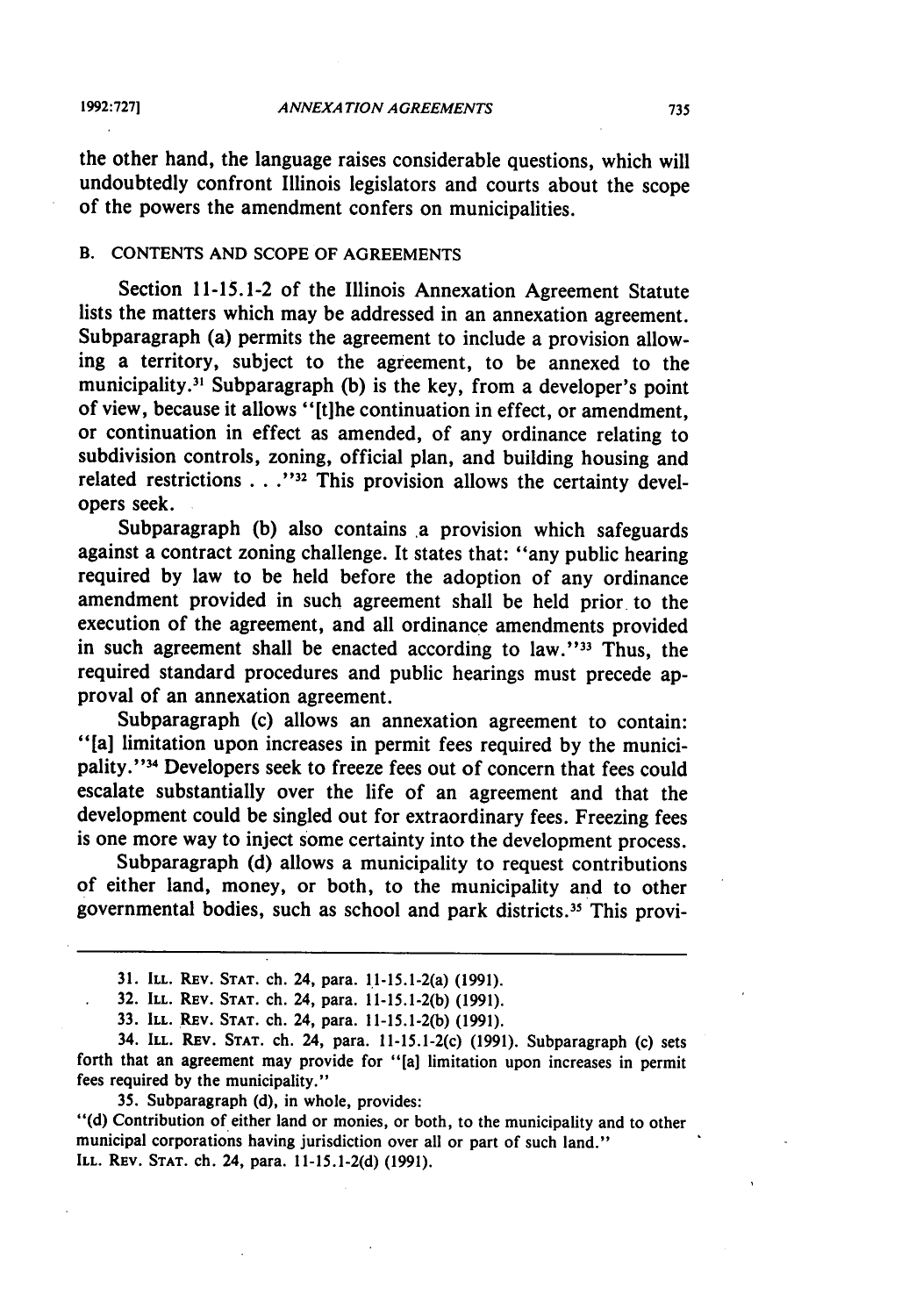sion may prove problematic during the annexation agreement process if a municipality has unrealistic notions about what can reasonably be requested or if the developer has unduly restrictive views of what may reasonably be sought.

An example of donations contained in an annexation agreement was discussed in *Woodsmoke Resorts, Inc. v. City of Marseilles.*<sup>36</sup> According to the court, the annexation agreement provided:

Marseilles received Fifty Thousand Dollars (\$50,000.00), and will receive One Million Dollars (\$1,000,000.00) upon the Illinois Environmental Protection Agency (E.P.A.) issuing an operating permit. . . If waste materials are eventually received at this landfill, Marseilles will receive at least Seven Million Dollars (\$7,000,000.00), possibly Eight Million Dollars (\$8,000,000.00). In addition, Marseilles may dispose of all municipally generated waste therein *gratis*.<sup>37</sup>

Marseilles, on the other hand, relinquished any right to establish special assessments taxing districts or taxes applicable to landfills, as well as the right to enact any regulatory ordinances concerning landfills.38 This is just one illustration, *albeit* extreme, of the extent of donations which have been included in annexation agreements.

Subparagraph **(f)** allows the annexation agreement to cover "[a]ny other matter not inconsistent with the provisions of this Code, nor forbidden by law."<sup>39</sup> This language gives municipalities and developers wide latitude to address an almost limitless array of matters in an annexation agreement. However, developers and municipalities must not lose sight of the limitations imposed on municipal action by other laws. To do so is to run the risk that important provisions of an

37. *Id.* at 275.

736

<sup>36. 529</sup> N.E.2d 274 (Il1. App. Ct. 1988). Seeking a temporary restraining order against city approval of a sanitary landfill, the plaintiffs claimed, among other things, that the value of their property would be diminished. *Id.* at 275. Woodsmoke is a resort community which had approximately one thousand residents. The case does not involve the interpretation or validity of an annexation agreement statute, but does discuss the terms contained within the agreement in light of the plaintiffs' claims.

<sup>38.</sup> *Id.* In denying the plaintiffs the injunctive relief sought, the *Woodsmoke Resort* court held that the donations and the benefit to the City of Marseilles derived therefrom did not make the agreement fundamentally unfair. The court noted that it was not Marseilles nor the Board members who would receive the benefit but "[ilt is the community at large which stands to gain or lose from Marseilles approving or disapproving th[eJ site." *Id.* at 276.

<sup>39.</sup> ILL. **REV. STAT.** ch. 24, para. 11-15.1-2(f) (1991).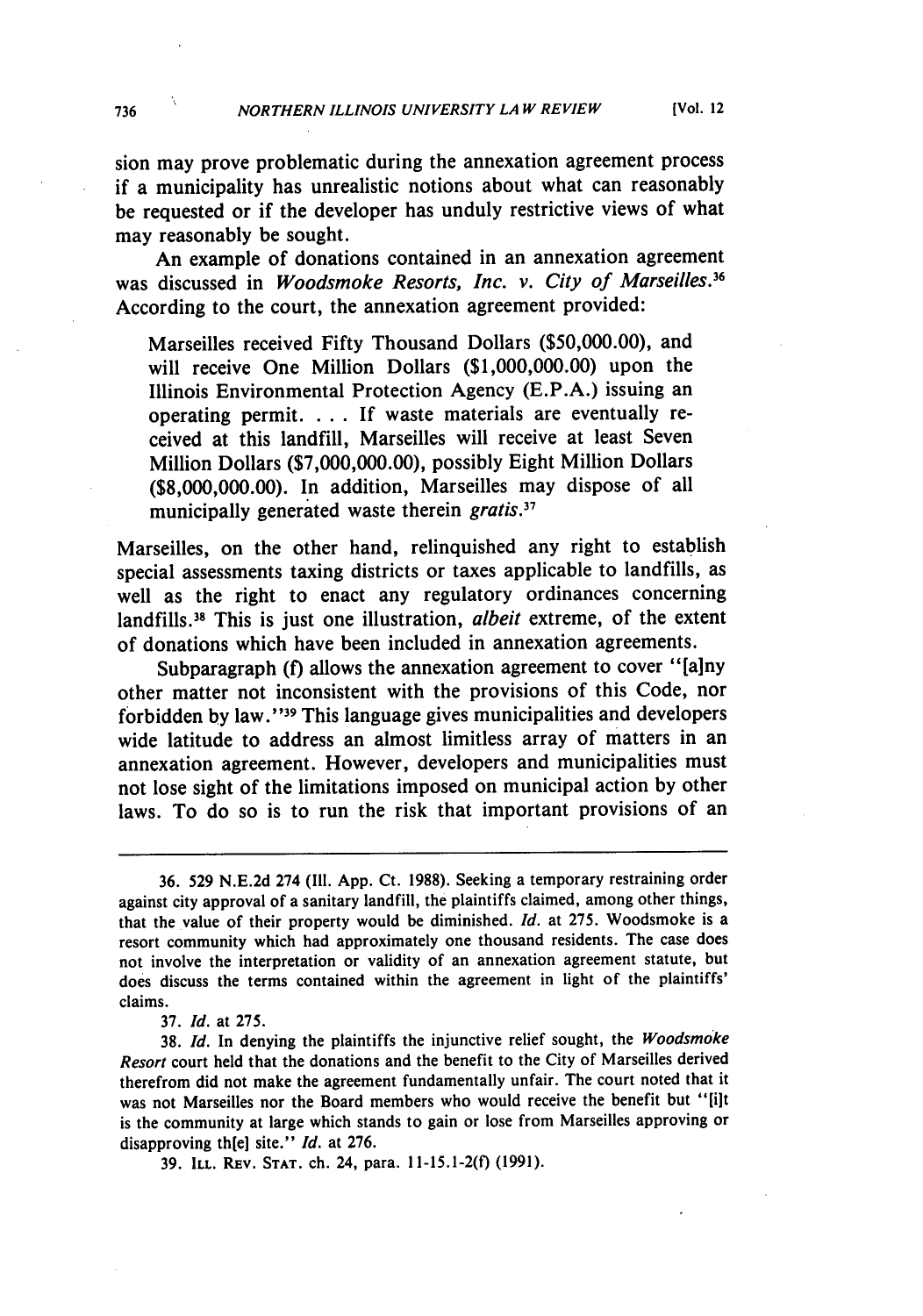annexation agreement could be invalidated by a court. For example, in *Maywood Proviso State Bank v. City of Oakbrook Terrace*,<sup>40</sup> the City of Oakbrook Terrace agreed in an annexation agreement to grant a liquor license for a period of five years. The court, citing the comprehensive state statutory scheme governing the issuance and duration of liquor licenses, held that the City was powerless to contractually issue a license not allowed under state law.<sup>4</sup>

On the other hand, in *Clark v. Marian Park, Inc.,42* the court held that an annexation agreement could include a provision requiring a property owner to place his property on the tax rolls thereby waiving exemption from real estate taxation. 43 Similarly, the *Elm Lawn Cemetery* court held that an annexation agreement could provide that if a development did not go forward, the property could be disconnected from the municipality. The municipality was obligated to disconnect according to the terms of the agreement.<sup>44</sup>

Typically, annexation agreements cover a multiplicity of specific matters. Commonly, numerous "whereas" clauses explain the parties' intent and the perceived benefits of the development and the agreement. A particular agreement may provide for annexation, a comprehensive plan change, zoning, the issuance of a special use permit, variations from a subdivision or zoning ordinances and amendments to various local ordinances. The agreement may specify the process and timing for the issuance of building and occupancy permits. The agreement may also provide for the financing of all or part of the development or public improvements associated with the development, including the mechanism for financing. Annexation agreements typically include a section on the type and timing of public improvements to be constructed in conjunction with the development and provide for the exercise of eminent domain power by the municipality, if necessary, for the construction of such public improvements. Finally, annexation agreements usually contain sections which: (1) lock-in existing ordinances; (2) provide for fees and donations to the municipality and to other governmental bodies; and (3) set forth the term of the agreement and the methods for enforcement.

<sup>40. 214</sup> N.E.2d 582 (Il1. App. Ct. 1966).

<sup>41.</sup> *Id.* at **585.**

<sup>42. 400</sup> N.E.2d 661 (Ill. App. Ct. 1980) (questioning whether the property owner was a charitable organization and thus exempt from real estate taxation).

<sup>43.</sup> *Id.* at **665.**

<sup>44.</sup> Elm Lawn Cemetery Co. v. City of Northlake, 237 N.E.2d 345, 348 (Il. App. Ct. 1968).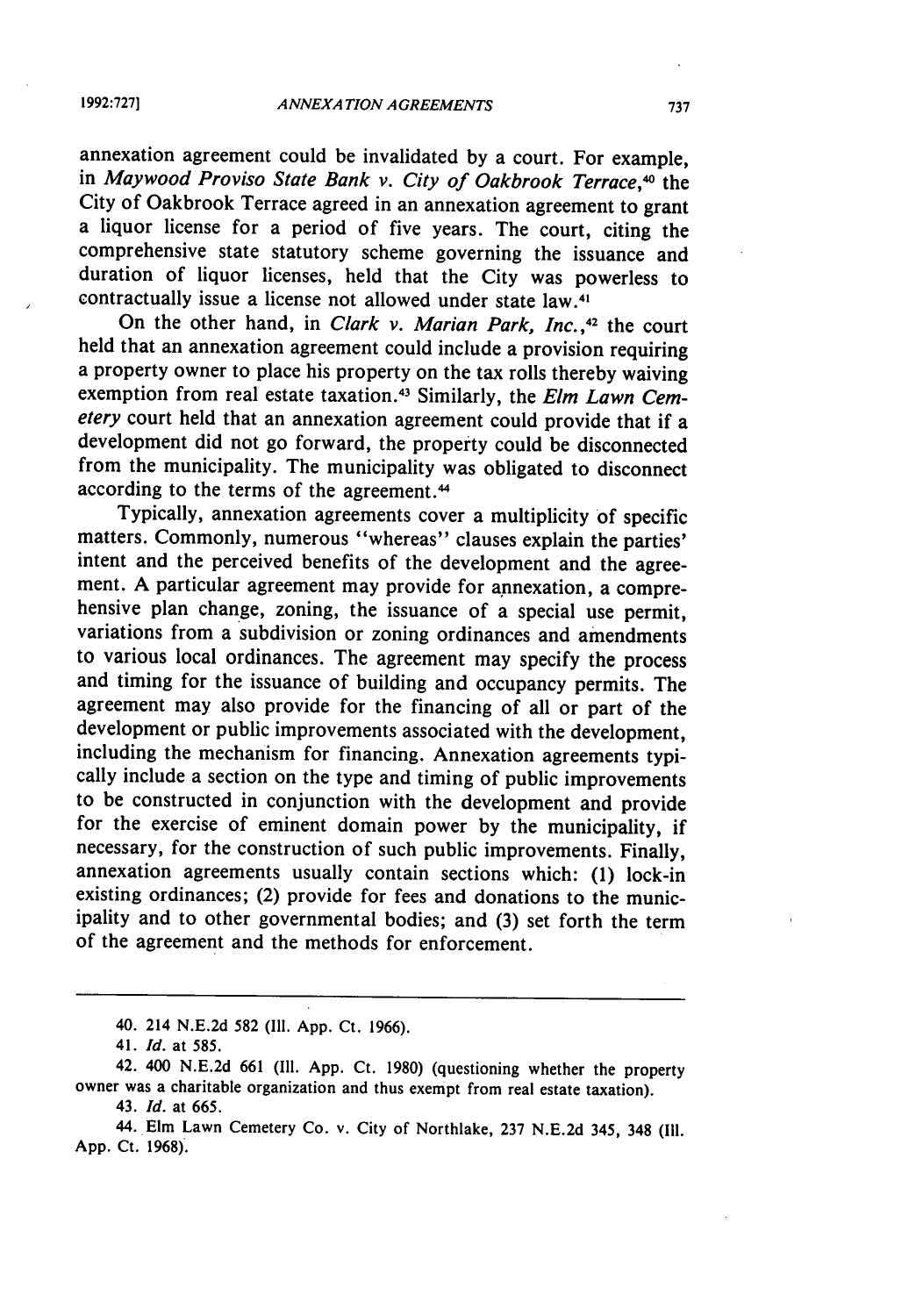#### **C.** PROCEDURE

Section **11-15.1-3** sets forth the procedure for approval of an annexation agreement.<sup>45</sup> It closely follows the procedure for a zoning amendment. Basically, the statute requires a public hearing, usually held **by** a Village Board, or City Council, pursuant to published notice fifteen to thirty days in advance of the hearing. The annexation agreement may be approved **by** ordinance or **by** resolution, but approval requires a two-thirds vote. In a typical board comprised of seven members, five affirmative votes are needed for approval of an annexation agreement. This gives objectors, of course, the opportunity to defeat a development with three opposing votes.

Most municipalities notice a hearing on the annexation agreement and all required ordinances. The hearing on the annexation agreement is simply continued or deferred while hearings are held on underlying land use approvals.

## **D. ENFORCEMENT** OF THE **AGREEMENT**

Section 11-15.1-4 provides that annexation agreements are binding on successor owners of the land and successor municipalities.<sup>46</sup> Successor owners can include lenders. In *Village of Orland Park v. First Federal Savings and Loan Association of Chicago,47* the lender foreclosed on the property subject to an annexation agreement at a time when fees were owed and certain property had not been dedicated as required by the annexation agreement.<sup>48</sup> When the Village and school district sought to enforce the agreement against the lender, the lender argued that because it had merely loaned the developer money, it was not a successor-owner, and should not be obligated to comply with the agreement. The court held that the lender was bound **by** the provisions of the annexation agreement and noted that whether a person is bound **by** an annexation agreement "cannot pivot upon how a party succeed[ed] to ownership."<sup>49</sup> Because the lender was the beneficiary of the zoning under the agreement, it was also bound **by** the burdens it imposed.

Section 11-15.1-4 provides as follows with regard to enforcement of an annexation agreement: **"[a]ny** party to such agreement may **by** civil action, mandamus, injunction or other proceeding, enforce and

<sup>45.</sup> **ILL. REV. STAT.** ch. 24, para. **11-15.1-3 (1991).**

<sup>46.</sup> **ILL. REv. STAT.** ch. 24, para. 11-15.1-4 **(1991).**

<sup>47. 481</sup> **N.E.2d** 946 **(Il. App.** Ct. **1985).**

<sup>48.</sup> *Id.* at 524.

<sup>49.</sup> *Id.* at **526.**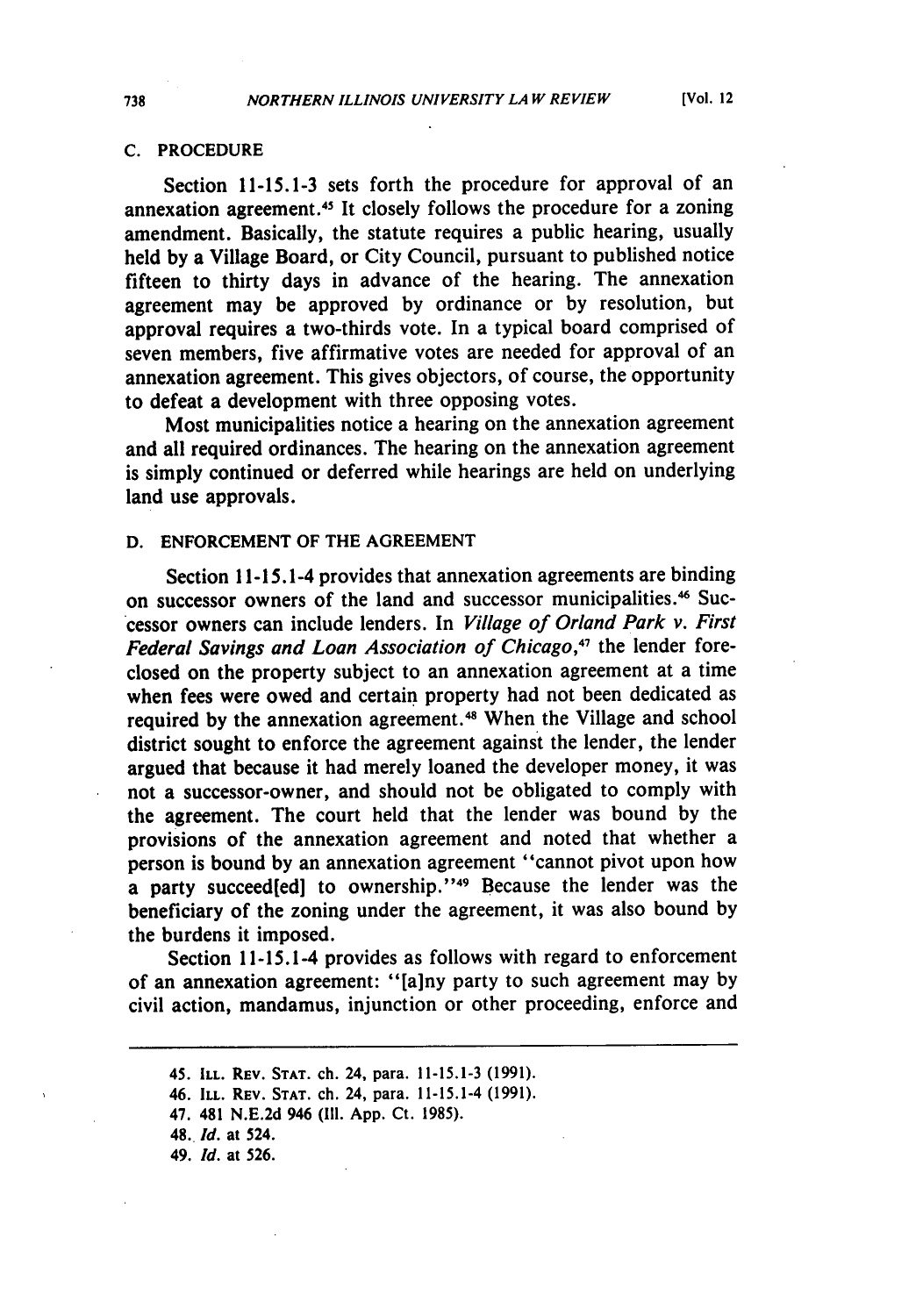compel performance of the agreement."<sup>50</sup> While the enforcement remedies available are broad, Section 11-15.1-5 imposes a statute of limitations for enforcement which runs in tandem with the term of annexation agreements.

Thus, there are cases which hold and the weight of authority seems to be that suit can only be brought for breach during the term of the annexation agreement. For example, in *Meegan v. Village of Tinley Park*,<sup>51</sup> after the annexation agreement had expired, the owner sued the Village, to enforce the zoning specified in the annexation agreement. During the term of the agreement, the Village had changed the zoning classification of the owner's property, contrary to the agreement. The court denied the plaintiff relief and held, in essence, that an annexation agreement is unenforceable beyond its expiration date. **<sup>52</sup>**

An even more restrictive statute of limitations has been imposed by the courts on actions brought by persons challenging the zoning authorized in annexation agreements. In *Echo Lake Concerned Citizens Homeowners Assn, Inc. v. Village of Lake Zurich, <sup>3</sup>*a homeowners' association filed suit contesting the rezoning of land under an annexation agreement four years after the Village had passed the zoning ordinance.54 The Village argued that the suit was barred **by** the one year statute of limitations governing *quo warranto* actions." The homeowners responded that they were challenging the zoning, not the annexation.

In reaching its decision, the court noted that the recitations in the "whereas" clauses in the annexation agreement showed an intimate link between the zoning and the annexation.<sup>56</sup> According to the court, the developer sought annexation, but only in exchange for certain zoning provisions. The court said: "if the pre-annexation

**53. 386** N.E.2d 117 (Ill. App. Ct. 1979).

54. *Id.* at 118.

**55.** The Village argued that the applicable statute of limitations for contesting annexation of property is one year. *Id.* at 119. *See* **ILL.** REV. **STAT.** ch. 24, para. **7-** 1-46 (1991).

**56.** 386 N.E.2d at 119-20.

**<sup>50.</sup> ILL. REV. STAT.** ch. 24, para. 11-15.1-4 **(1991).**

<sup>51. 288</sup> N.E.2d 423 (Il. 1972).

**<sup>52.</sup>** *Id.* at 426. In reaching this conclusion, the court noted that the statute did not impair the plaintiff's right to contract under the Federal Constitution because the zoning regulations were a proper exercise of state police power. *Id.* at 425. See Village of Long Grove v. Long Grove Country Club Estates, Inc., 371 N.E.2d **<sup>303</sup>** (Ill. App. Ct. 1977) for another discussion of the applicable statute of limitations for annexation agreements.